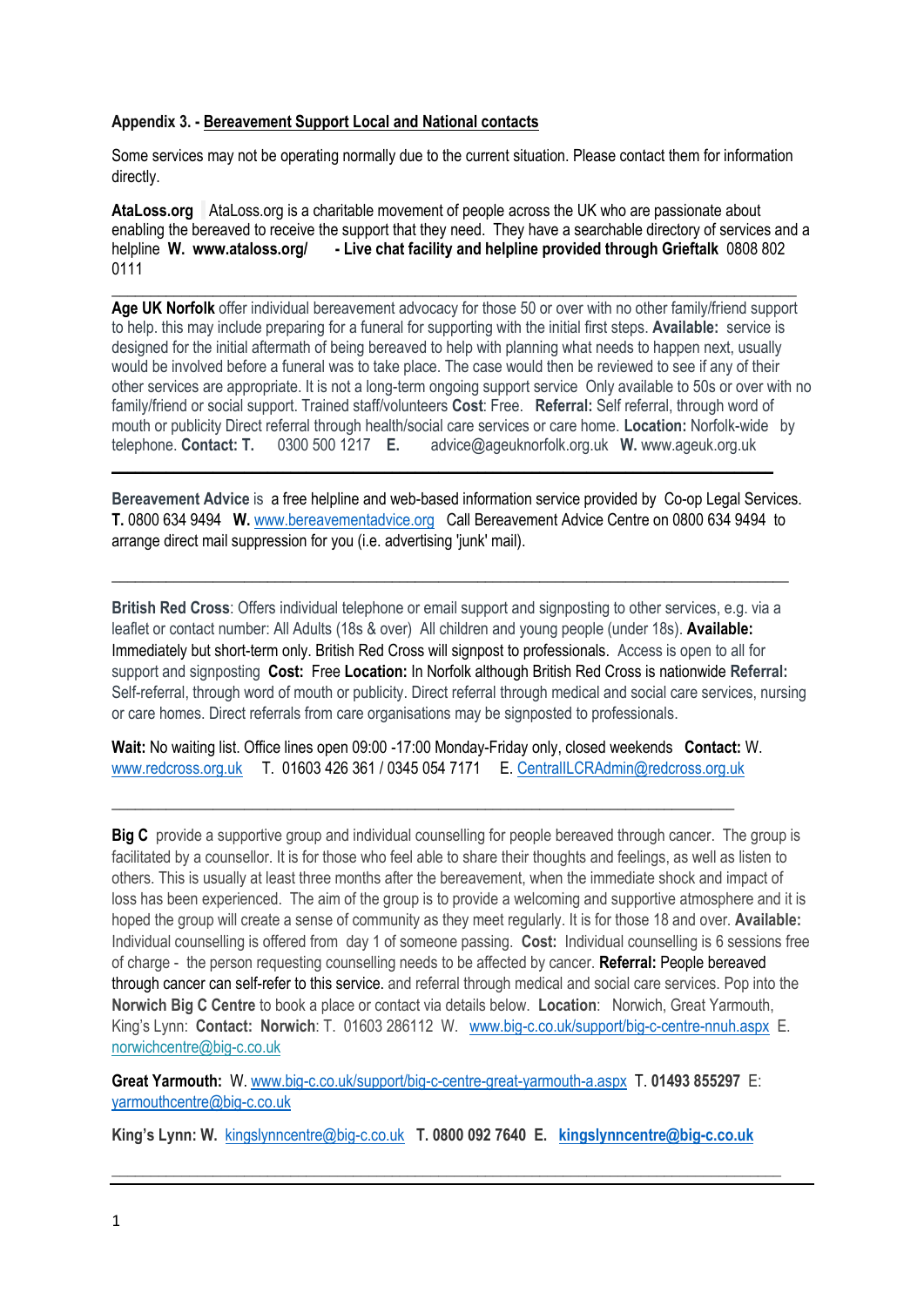**Care for the Family** offer widowed young support/bereaved parent support/resources for those supporting bereaved people Signposting to other agencies that can help (e.g. providing a leaflet or phone number).Information or advice (e.g. financial, legal, practical) Emotional support e.g. listening, befriending, chat room, telephone helpline, peer support Providing resources (e.g. books, leaflets, website, chat room etc). Staff/volunteers are trained to offer support. **Available:** 48 hour wait For those aged 18 or over. **Cost:** Free, depending on the service **Location:** UK-wide for some services Some specialist services can be offered locally but otherwise from national HQ – so no general service in Norfolk. **Referral:** Self-referral

**Contact:** T. 02920 810 800 E. [Mail@cff.org.uk](mailto:Mail@cff.org.uk) W[. www.careforthefamily.org.uk/family-life/bereavement](http://www.careforthefamily.org.uk/family-life/bereavement-support/supporting-bereaved-people)[support/supporting-bereaved-people](http://www.careforthefamily.org.uk/family-life/bereavement-support/supporting-bereaved-people)

**Caring Friends for Cancer – Mid Norfolk** Primarily care for patients and carers whose lives are affected by Cancer Individual support, information or advice (e.g. financial, legal, practical) Emotional support e.g. listening, befriending, direct practical help (e.g. to fill in forms, sort out possessions, household tasks). Staff/volunteers are trained to offer support. For all adults (18s & over)

\_\_\_\_\_\_\_\_\_\_\_\_\_\_\_\_\_\_\_\_\_\_\_\_\_\_\_\_\_\_\_\_\_\_\_\_\_\_\_\_\_\_\_\_\_\_\_\_\_\_\_\_\_\_\_\_\_\_\_\_\_\_\_\_\_\_\_\_\_\_\_\_\_\_\_\_\_\_\_\_\_\_\_\_\_\_\_\_

**Available:** Usually involved before death and are already working with the family **Cost:** Free **Location:** In the bereaved person's home, in a community setting e.g. cafe, lunch club and by telephone. **Referral:** Self referral, through word of mouth or publicity or direct referral through GP, Hospital or health provider. **Contact**: T. 01362 638 302/07961 566118 W[. www.caringfriends.org.uk](http://www.caringfriends.org.uk/)

**Councils in Norfolk - Bereavement information**

**Broadland W.** [/www.broadland.gov.uk/info/200194/change\\_in\\_your\\_circumstances/282/after\\_someone\\_dies](https://www.broadland.gov.uk/info/200194/change_in_your_circumstances/282/after_someone_dies)

\_\_\_\_\_\_\_\_\_\_\_\_\_\_\_\_\_\_\_\_\_\_\_\_\_\_\_\_\_\_\_\_\_\_\_\_\_\_\_\_\_\_\_\_\_\_\_\_\_\_\_\_\_\_\_\_\_\_\_\_\_\_\_\_\_\_\_\_\_\_\_\_\_\_\_\_\_\_\_\_\_\_\_\_\_\_\_\_

**Breckland District Council:** - No information

**Great Yarmouth Town Council:** W. [www.great-yarmouth.gov.uk/privacy/bereavementservices](http://www.great-yarmouth.gov.uk/privacy/bereavementservices)

**Norfolk County Council:** [www.norfolk.gov.uk/children-and-families/send-local-offer/advice-and-support/advice](https://www.norfolk.gov.uk/children-and-families/send-local-offer/advice-and-support/advice-and-support-for-parents-and-carers/bereavement)[and-support-for-parents-and-carers/bereavement](https://www.norfolk.gov.uk/children-and-families/send-local-offer/advice-and-support/advice-and-support-for-parents-and-carers/bereavement)

**North Norfolk W.** [www.north-norfolk.gov.uk/tasks/council-tax/notify-us-about-a-change-of-circumstance/](http://www.north-norfolk.gov.uk/tasks/council-tax/notify-us-about-a-change-of-circumstance/) 

**Norwich City Council** W.

[www.norwich.gov.uk/site/custom\\_scripts/funnelback\\_search.php?query=bereavement&collection=Norwich-](http://www.norwich.gov.uk/site/custom_scripts/funnelback_search.php?query=bereavement&collection=Norwich-Meta&start_rank=11)[Meta&start\\_rank=11](http://www.norwich.gov.uk/site/custom_scripts/funnelback_search.php?query=bereavement&collection=Norwich-Meta&start_rank=11)

**South Norfolk District Council W**[. www.south-norfolk.gov.uk/search?keys=Bereavement](http://www.south-norfolk.gov.uk/search?keys=Bereavement)

**King's Lynn and West Norfolk W.** [www.west](http://www.west-norfolk.gov.uk/info/20146/general_bereavement_information/133/losing_a_loved_one)[norfolk.gov.uk/info/20146/general\\_bereavement\\_information/133/losing\\_a\\_loved\\_one](http://www.west-norfolk.gov.uk/info/20146/general_bereavement_information/133/losing_a_loved_one)

**\_\_\_\_\_\_\_\_\_\_\_\_\_\_\_\_\_\_\_\_\_\_\_\_\_\_\_\_\_\_\_\_\_\_\_\_\_\_\_\_\_\_\_\_\_\_\_\_\_\_\_\_\_\_\_\_\_\_\_\_\_\_\_\_\_\_\_\_\_\_\_\_\_\_\_\_ Cruse Bereavement Care – Norwich and Central Norfolk** offer one to one support, a website and an enquiry line,to find out about services and other bereavement support available to people in Norfolk. They provide leaflets and information. They also offer a social support/coffee group aimed at older people who have been bereaved in the past. **Referral:** Self referral and through medical/social services. Staff/volunteers.are qualified. **Available:** At least 3 months after bereavement, **Waiting list for one-to-one service:** 3 months **Cost:** Free **Contact: W.** [cruse.org.uk](https://www.cruse.org.uk/) T. **0808 808 1677/ 01603 219977 E [support.norwich@cruse.org.uk.](mailto:support.norwich@cruse.org.uk)** 

**Contact T.** 01603 219977 **W.** [www.cruse.org.uk/get-help/local-services/eastern-england/norwich-and-central](http://www.cruse.org.uk/get-help/local-services/eastern-england/norwich-and-central-norfolk)[norfolk](http://www.cruse.org.uk/get-help/local-services/eastern-england/norwich-and-central-norfolk) **E. [support.norwich@cruse.org.uk](mailto:support.norwich@cruse.org.uk)** \_\_\_\_\_\_\_\_\_\_\_\_\_\_\_\_\_\_\_\_\_\_\_\_\_\_\_\_\_\_\_\_\_\_\_\_\_\_\_\_\_\_\_\_\_\_\_\_\_\_\_\_\_\_\_\_\_\_\_\_\_\_\_\_\_\_\_\_\_\_\_\_\_\_\_\_\_\_\_\_\_\_\_\_\_\_\_\_\_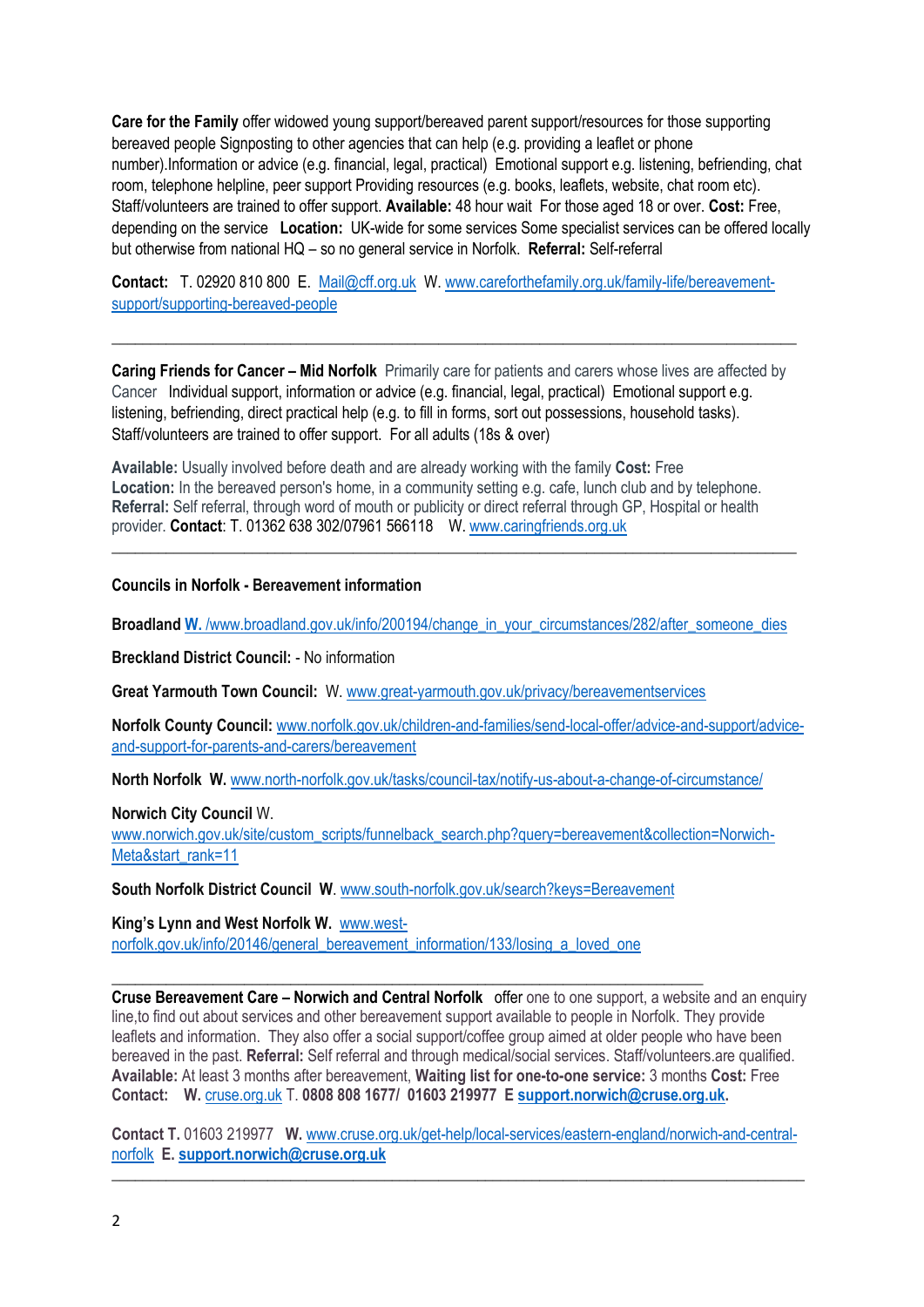**East of England Coop – Bereavement Support Group** in Norwich is aimed at allowing people to meet others going through similar experiences. Currently a monthly session in Norwich. T. 01473 231 460 07715 700 391 [bereavementsupport@eastofengland.coop](mailto:bereavementsupport@eastofengland.coop)

\_\_\_\_\_\_\_\_\_\_\_\_\_\_\_\_\_\_\_\_\_\_\_\_\_\_\_\_\_\_\_\_\_\_\_\_\_\_\_\_\_\_\_\_\_\_\_\_\_\_\_\_\_\_\_\_\_\_\_\_\_\_\_\_\_\_\_\_\_\_\_\_\_\_\_\_\_\_\_\_\_\_\_\_\_\_\_\_\_

**\_\_\_\_\_\_\_\_\_\_\_\_\_\_\_\_\_\_\_\_\_\_\_\_\_\_\_\_\_\_\_\_\_\_\_\_\_\_\_\_\_\_\_\_\_\_\_\_\_\_\_\_\_\_\_\_\_\_\_\_\_\_\_\_\_\_\_\_\_\_\_\_\_\_\_\_\_\_\_\_\_\_\_\_\_\_\_\_\_**

## **GRANSNET – A social networking site for over 50s with a bereavement forum for members: W.**  [www.gransnet.com/forums/bereavement](http://www.gransnet.com/forums/bereavement)

**Grieftalk** – Free confidential helpline – no direct services in Norfolk. T. 0808 802 0111 W. [www.griefencounter.org.uk/grieftalk/](http://www.griefencounter.org.uk/grieftalk/) E[. contact@griefencounter.org.uk](mailto:contact@griefencounter.org.uk)

**Government UK Website: What to do when someone dies - step by step: . W. [www.gov.uk/after-a-death](https://www.gov.uk/after-a-death)** 

**\_\_\_\_\_\_\_\_\_\_\_\_\_\_\_\_\_\_\_\_\_\_\_\_\_\_\_\_\_\_\_\_\_\_\_\_\_\_\_\_\_\_\_\_\_\_\_\_\_\_\_\_\_\_\_\_\_\_\_\_\_\_\_\_\_\_\_\_\_\_\_\_\_\_\_\_\_\_\_\_\_**

## **Hospices**

## **Norfolk Community Health and Care: W.**

[www.norfolkcommunityhealthandcare.nhs.uk/Downloads/Document](http://www.norfolkcommunityhealthandcare.nhs.uk/Downloads/Document-finder/Palliative%20Care/Bereavement%20support%20for%20you%20and%20your%20family%20leaflet.pdf)[finder/Palliative%20Care/Bereavement%20support%20for%20you%20and%20your%20family%20leafl](http://www.norfolkcommunityhealthandcare.nhs.uk/Downloads/Document-finder/Palliative%20Care/Bereavement%20support%20for%20you%20and%20your%20family%20leaflet.pdf) [et.pdf](http://www.norfolkcommunityhealthandcare.nhs.uk/Downloads/Document-finder/Palliative%20Care/Bereavement%20support%20for%20you%20and%20your%20family%20leaflet.pdf)

**Norfolk Hospice:** [www.norfolkhospice.org.uk/support-for-you-when-someone-has-died](http://www.norfolkhospice.org.uk/support-for-you-when-someone-has-died)

**Swaffham and Litcham Home Hospice Support Ltd -** provide cancer counselling, pre-bereavement and bereavement counselling and support. Support the carer and family both emotionally and in the practicalities which follow immediate bereavement, Will, on occasion attend the funeral as well.

One to one bereavement counselling is offered. Counselling sessions are up to 1 hour, but there is no limitation to the number of sessions offered. Clients are supported for as long as is needed. For anyone who has experienced the loss of a husband/wife or partner, when the counselling sessions end, they offer our bereavement group, aimed as an introduction back into a social setting. Qualified counsellors, **Referral:** Anyone can be referred by health professionals and also self-refer direct.

**Location:** Service available throughout Norfolk – although clients have to be able to get to their premises to attend appointments. **Cost:** free of charge. **Wait:** No waiting list. Contact:**T.** 01760 722937; Mobile 07768 757195 W. [www.swaffhamandlitchamhomehospice.co.uk](http://www.swaffhamandlitchamhomehospice.co.uk/) E. **[homehospice@care4free.net](mailto:homehospice@care4free.net)**

**\_\_\_\_\_\_\_\_\_\_\_\_\_\_\_\_\_\_\_\_\_\_\_\_\_\_\_\_\_\_\_\_\_\_\_\_\_\_\_\_\_\_\_\_\_\_\_\_\_\_\_\_\_\_\_\_\_\_\_\_\_\_\_\_\_\_\_\_\_\_\_\_\_\_\_\_\_\_\_\_\_\_\_\_\_\_\_\_\_**

### **Hospitals**

**Norfolk and Norwich Hospital NHS Trust -** The Bereavement Office offers advice, practical help and support for bereaved relatives in the period following the death of a loved one. Support and advice for patients, their families as well as staff is available – an adviser will be able to put the individual in touch with a bereavement nurse and they offer: mechanisms for coping, referral for counselling, education, support, advice or a listening service.. **Referral**: T 01603 287165 or 01603 287166 W[. www.nnuh.nhs.uk/departments/patient](http://www.nnuh.nhs.uk/departments/patient-services/bereavement-office/grief/)[services/bereavement-office/grief/](http://www.nnuh.nhs.uk/departments/patient-services/bereavement-office/grief/) 

**The James Paget University Hospital's Bereavement Counselling-** This service is intended for bereaved adults They take appropriate referral from health professionals, support services and self-referral. **Available:** At least 3 months post bereavement. **Cost:** Free **Location:** Clients must reside or attend a G.P practice within the Great Yarmouth and Waveney catchment area. They do not offer home visits or immediate support. **Wait:** No waiting list.

Tel: 01493 452804 W. [www.jpaget.nhs.uk/departments-services/departments-services-a-z/louise-hamilton](http://www.jpaget.nhs.uk/departments-services/departments-services-a-z/louise-hamilton-centre/)[centre/](http://www.jpaget.nhs.uk/departments-services/departments-services-a-z/louise-hamilton-centre/)

\_\_\_\_\_\_\_\_\_\_\_\_\_\_\_\_\_\_\_\_\_\_\_\_\_\_\_\_\_\_\_\_\_\_\_\_\_\_\_\_\_\_\_\_\_\_\_\_\_\_\_\_\_\_\_\_\_\_\_\_\_\_\_\_\_\_\_\_\_\_\_\_\_\_\_\_\_\_\_\_\_\_\_\_\_\_\_\_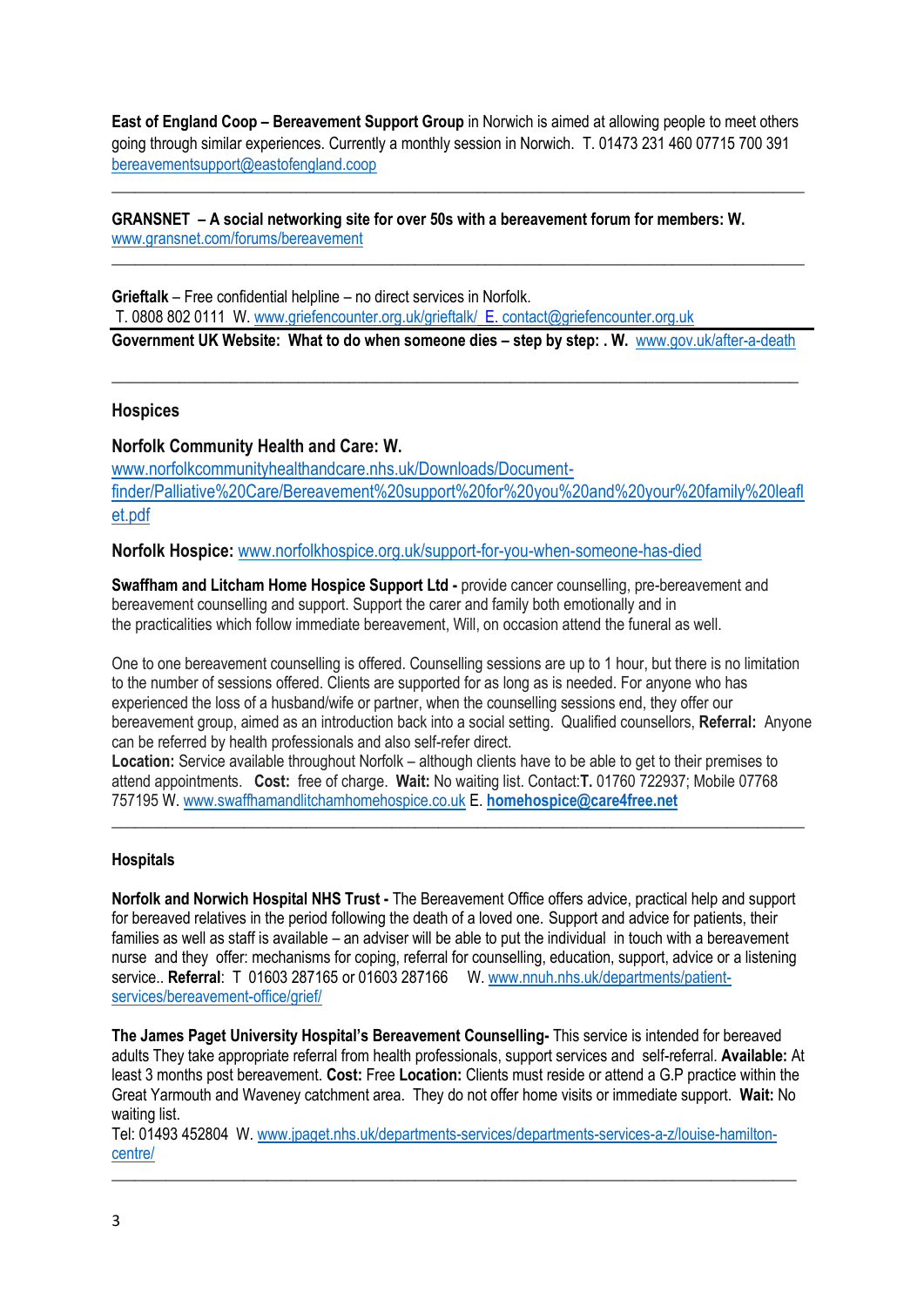**The Queen Elizabeth Hospital King's Lynn: Bereaved Relatives Support Office:** Offers an external support group, e.g. where the bereaved person meets with others who have been bereaved. Emotional support e.g. listening, befriending, chat room, telephone helpline, peer support. Offered to: All Adults (18s & over) Adults whose relatives have passed away at the Queen Elizabeth Hospital, or who live in or around Kings Lynn. Welcome all the bereaved, except children or parents whose baby has died, but can signpost these people onto other organisations. All facilitators have been trained in bereavement support and pastoral listening skills. **Referral:** Self-referral **Location:** QE2 Hospital, King's Lynn **Cost:** Free **Available:** Each Bereavement Support Group lasts for six, weekly, one-hour sessions. The six-week course is repeated 3 times a year. **Wait:** None **Contact:** W. [www.qehkl.nhs.uk/bereaved-relatives-support-office.](http://www.qehkl.nhs.uk/bereaved-relatives-support-office) T. 01553 613 441 E. [chaplains@qehkl.nhs.uk](mailto:chaplains@qehkl.nhs.uk) 

**Humanists UK/NonReligious Pastoral Support Network**: Emotional support e.g. listening, befriending, chat room, telephone helpline, peer support. Staff/volunteers are trained to offer support. There for all but primary focus on non-religious/atheist/humanist

**\_\_\_\_\_\_\_\_\_\_\_\_\_\_\_\_\_\_\_\_\_\_\_\_\_\_\_\_\_\_\_\_\_\_\_\_\_\_\_\_\_\_\_\_\_\_\_\_\_\_\_\_\_\_\_\_\_\_\_\_\_\_\_\_\_\_\_\_\_\_\_\_\_\_\_\_\_\_\_\_\_\_\_\_\_\_\_\_**

**Referral:** Usually chapelaincy, self-referral or through medical/social care services.

**Location:** Across Eastern region In a community setting e.g. cafe, lunch club or hospital

**Cost:** Free **Wait:** None **Available:** Short-term **Contact**: W. [www. humanism.org.uk/community/humanist](mailto:www.%20humanism.org.uk/community/humanist-pastoral-support/)[pastoral-support/](mailto:www.%20humanism.org.uk/community/humanist-pastoral-support/) **T**. 020 7324 3060 **E**. [info@humanism.org.uk](mailto:info@humanism.org.uk)

**The Jolly Dollies -** Widows of all ages who meet in local groups for social events organised by members. The main purpose is to get together, support each other, make new friends, chat and have fun with others who understand. Groups cover Hunstanton, Heacham and King's Lynn. **E. [thejollydollies@gmail.com](file:///C:/Users/Dell%20User/Downloads/thejollydollies@gmail.com) W. [www.thejollydollies.com](http://www.thejollydollies.com/)**

**Lymphoma Action/Lymphoma Helpline:** Telephone helpline offering Individual support and signposting to other agencies that can help (e.g. providing a leaflet or phone number Emotional support e.g. listening, befriending, chat room, telephone helpline, peer support. **Available:** to anyone affected by lymphoma, All Adults (18s & over) All children and young people (under 18s).

**\_\_\_\_\_\_\_\_\_\_\_\_\_\_\_\_\_\_\_\_\_\_\_\_\_\_\_\_\_\_\_\_\_\_\_\_\_\_\_\_\_\_\_\_\_\_\_\_\_\_\_\_\_\_\_\_\_\_\_\_\_\_\_\_\_\_\_\_\_\_\_\_\_\_\_\_\_\_\_\_\_L**

**Contact: W.** [lymphoma-action.org.uk/support-you/contact-us-support](https://lymphoma-action.org.uk/support-you/contact-us-support) **T.** 0808 808 5555 **E.**  [Information@lymphoma-action.org.uk](mailto:Information@lymphoma-action.org.uk)

**Much Loved –** Grief Resources and free to create an online tribute W. [www.muchloved.com](http://www.muchloved.com/)

**MacMillan Cancer Support:** Various on-line resources including leaflets books, videos and resource to produce a tribute page. Will offer 1-1 emotional telephone support and signpost to other agencies. No bereavement support groups in Norfolk. **W.** [www.macmillan.org.uk/information-and-support/coping/at-the-end-of-life/coping](http://www.macmillan.org.uk/information-and-support/coping/at-the-end-of-life/coping-with-bereavement)[with-bereavement](http://www.macmillan.org.uk/information-and-support/coping/at-the-end-of-life/coping-with-bereavement)

\_\_\_\_\_\_\_\_\_\_\_\_\_\_\_\_\_\_\_\_\_\_\_\_\_\_\_\_\_\_\_\_\_\_\_\_\_\_\_\_\_\_\_\_\_\_\_\_\_\_\_\_\_\_\_\_\_\_\_\_\_\_\_\_\_\_\_\_\_\_\_\_\_\_\_\_\_\_\_\_\_\_\_\_\_\_\_\_\_

**\_\_\_\_\_\_\_\_\_\_\_\_\_\_\_\_\_\_\_\_\_\_\_\_\_\_\_\_\_\_\_\_\_\_\_\_\_\_\_\_\_\_\_\_\_\_\_\_\_\_\_\_\_\_\_\_\_\_\_\_\_\_\_\_\_\_\_\_\_\_\_\_\_\_\_\_\_\_\_\_\_\_\_\_\_\_\_\_\_**

\_\_\_\_\_\_\_\_\_\_\_\_\_\_\_\_\_\_\_\_\_\_\_\_\_\_\_\_\_\_\_\_\_\_\_\_\_\_\_\_\_\_\_\_\_\_\_\_\_\_\_\_\_\_\_\_\_\_\_\_\_\_\_\_\_\_\_\_\_\_\_\_\_\_\_\_\_\_\_\_\_\_

**Norfolk Coroner's Service:** The Coroner investigates violent or unnatural deaths, sudden deaths of unknown cause and deaths in custody that are reported to her. The website includes details of the role and what someone needs to do in the event of an unnatural or sudden death. They can also direct to bereavement support agencies.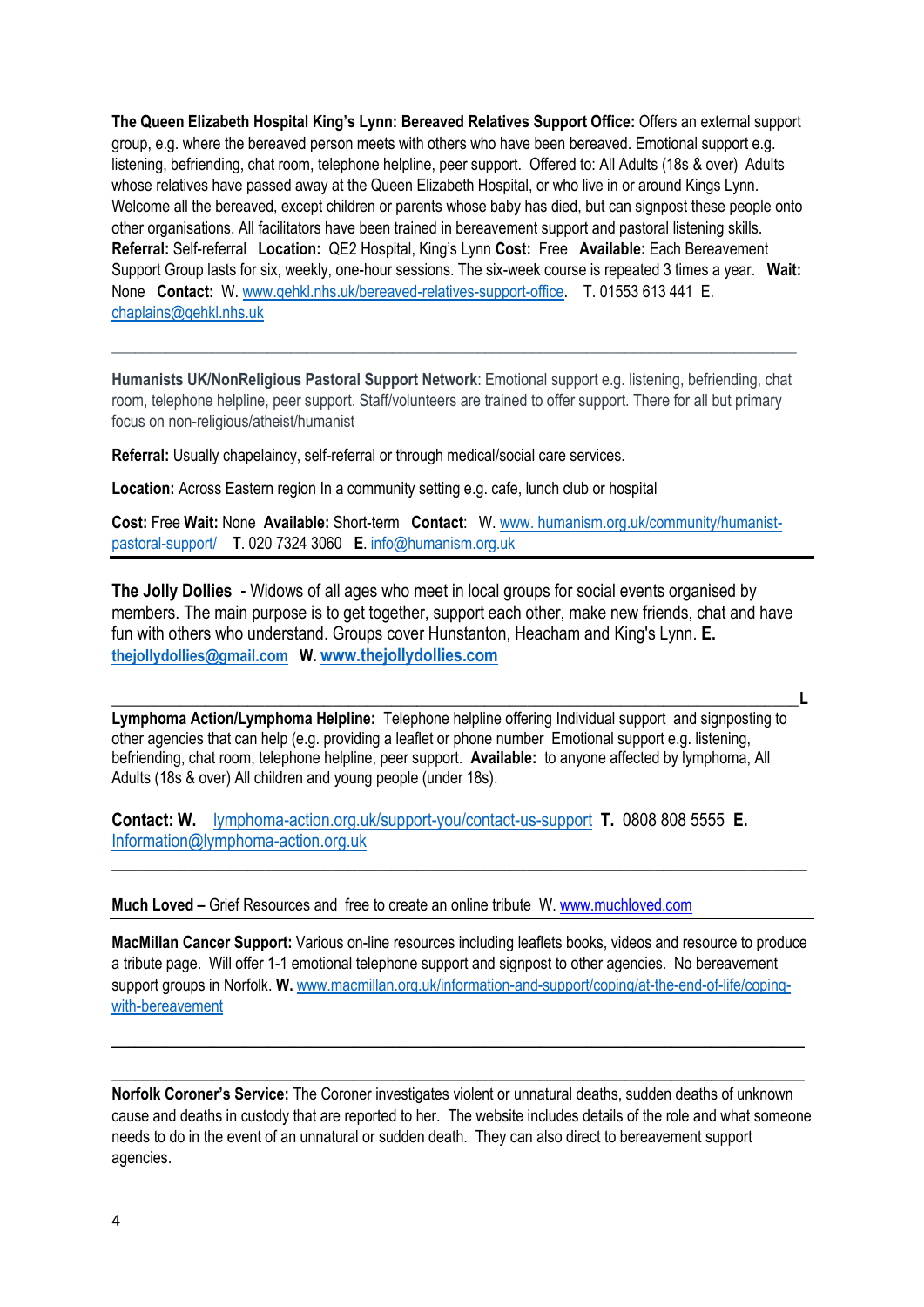**T.**01603 276493 **E.** [coroner@norfolk.gov.uk](mailto:coroner@norfolk.gov.uk) **W.** [www.norfolk.gov.uk/births-ceremonies-and-deaths/deaths/the](http://www.norfolk.gov.uk/births-ceremonies-and-deaths/deaths/the-coroner)[coroner](http://www.norfolk.gov.uk/births-ceremonies-and-deaths/deaths/the-coroner)

\_\_\_\_\_\_\_\_\_\_\_\_\_\_\_\_\_\_\_\_\_\_\_\_\_\_\_\_\_\_\_\_\_\_\_\_\_\_\_\_\_\_\_\_\_\_\_\_\_\_\_\_\_\_\_\_\_\_\_\_\_\_\_\_\_\_\_\_\_\_\_\_\_\_\_\_\_\_\_\_\_\_\_\_\_\_\_\_

**Norfolk and Waveney MIND:** Website information about bereavement, where to go for support, and suggestions for help through grief. If the bereavement has led to secondary mental health issues refer to the Wellbeing Service. T **0300 123 3393** . E . [info@mind.org.uk](mailto:info@mind.org.uk) W. [www.mind.org.uk/search](http://www.mind.org.uk/search-results?q=Bereavement)[results?q=Bereavement](http://www.mind.org.uk/search-results?q=Bereavement)

**\_\_\_\_\_\_\_\_\_\_\_\_\_\_\_\_\_\_\_\_\_\_\_\_\_\_\_\_\_\_\_\_\_\_\_\_\_\_\_\_\_\_\_\_\_\_\_\_\_\_\_\_\_\_\_\_\_\_\_\_\_\_\_\_\_\_\_\_\_\_\_\_\_\_\_\_\_\_\_\_\_\_\_\_\_\_\_\_\_**

**The Natural Death Centre:** Website Information about funerals, dying and death. Free helpline wish to discuss anything with a member and an answerphone Send out, via email, information fact sheets including natural, selforganised funerals, direct funerals and home burials. They also run the Association of Natural Burial grounds. They have a website, CRIB, which explains about what can be done with ashes. **T** 01962 712 690 **W.** www.naturaldeath.org.uk/ [.www.crib-ndc.org](http://www.crib-ndc.org/) **E.** rosie@naturaldeath.org.uk

**\_\_\_\_\_\_\_\_\_\_\_\_\_\_\_\_\_\_\_\_\_\_\_\_\_\_\_\_\_\_\_\_\_\_\_\_\_\_\_\_\_\_\_\_\_\_\_\_\_\_\_\_\_\_\_\_\_\_\_\_\_\_\_\_\_\_\_\_\_\_\_\_\_\_\_\_\_\_\_\_\_\_\_\_\_\_\_\_\_**

**Rosedale Funeral Home:** Provide website information and direct group bereavement support The group support course lasts 8 weeks and is held at premises in various locations – people have to be able to travel to the location. They are open to anyone in Norfolk. They can signpost to 1-1 support within the group. **Available**: To anyone who has been bereaved recently or in the past. Qualified staff/volunteers. . **Cost:** Free **Location:** Attleborough, Beccles Ditchingham, Diss, Wymondham and Halesworth. **Referral:** Self-refer or through health/social care **Wait**: No waiting list Also run a montly friendship group**. T. 01953 601103 W.** [/www.rosedalefuneralhome.co.uk](mailto:/www.rosedalefuneralhome.co.uk) **E.** [wymondham@rosedalefuneralhome.co.uk](mailto:wymondham@rosedalefuneralhome.co.uk)

**\_\_\_\_\_\_\_\_\_\_\_\_\_\_\_\_\_\_\_\_\_\_\_\_\_\_\_\_\_\_\_\_\_\_\_\_\_\_\_\_\_\_\_\_\_\_\_\_\_\_\_\_\_\_\_\_\_\_\_\_\_\_\_\_\_\_\_\_\_\_\_\_\_\_\_\_\_\_\_\_\_\_\_\_\_\_\_\_\_**

**The Salvation Army Mile Cross Norwich/Norwich:** Signposting to other agencies that can help (e.g. providing a leaflet or phone number) Information or advice e.g. financial, legal, practical, emotional support and direct practical help (e.g. to fill in forms, sort out possessions, household tasks) and conducting funeral services Available to all all Adults (18s & over) and all children and young people (under 18s). Staff/volunteers are trained to offer support **Referral:** Self referral **Location:** Salvation Army Mile Cross /NorwichCitadel **Cost:** Free **Wait:** None **Available: Contact: W.** [www.salvationarmy.org.uk/norwich-mile-cross/](http://www.salvationarmy.org.uk/norwich-mile-cross/) [www.salvationarmy.org.uk/](http://www.salvationarmy.org.uk/) **T. 01603 402 70[3/01603 620 747](tel:01603%20620747) E. [norwichmilecross@salvationarmy.org.uk/](mailto:norwichmilecross@salvationarmy.org.uk)**  [norwich.citadel@salvationarmy.org.uk](mailto:norwich.citadel@salvationarmy.org.uk)

**Starthrowers:** Cancer-related Individual support Support for family/friends as a group Emotional support e.g. listening, befriending, chat room, telephone helpline, peer support Face to face professional counselling services. The service has qualified counsellors. **Available:** 6 weeks after the death. Usually offer a course of 6 sessions and then review if more is needed. **Location:** Service is offered in Wymondham area **Referral:** Selfreferral **Wait:** There is a waiting list T. 01953 423304 E. info@starthrowers.org.uk W.www.starthrowers.org.uk/

\_\_\_\_\_\_\_\_\_\_\_\_\_\_\_\_\_\_\_\_\_\_\_\_\_\_\_\_\_\_\_\_\_\_\_\_\_\_\_\_\_\_\_\_\_\_\_\_\_\_\_\_\_\_\_\_\_\_\_\_\_\_\_\_\_\_\_\_\_\_\_\_\_\_\_\_\_\_\_\_\_\_\_\_\_\_\_

**Sue Ryder Online Bereavement Counselling Service:** is available to members of the Sue Ryder Online Community, which anyone living in the UK and aged 18 and over can join. **Cost/Location**: This is a free service and the sessions are held over video chat, meaning that someone can attend from their own home.T. 0808 164 4572 E. **[online.community@sueryder.org](mailto:online.community@sueryder.org) W.** www. sueryder.org

\_\_\_\_\_\_\_\_\_\_\_\_\_\_\_\_\_\_\_\_\_\_\_\_\_\_\_\_\_\_\_\_\_\_\_\_\_\_\_\_\_\_\_\_\_\_\_\_\_\_\_\_\_\_\_\_\_\_\_\_\_\_\_\_\_\_\_\_\_\_\_\_\_\_\_\_\_\_\_\_\_\_\_\_\_\_\_\_\_

**Tell Us Once Service**: Register a death with council services to avoid having to tell each one. Covers:

- local authorities
- DVLA
- HMRC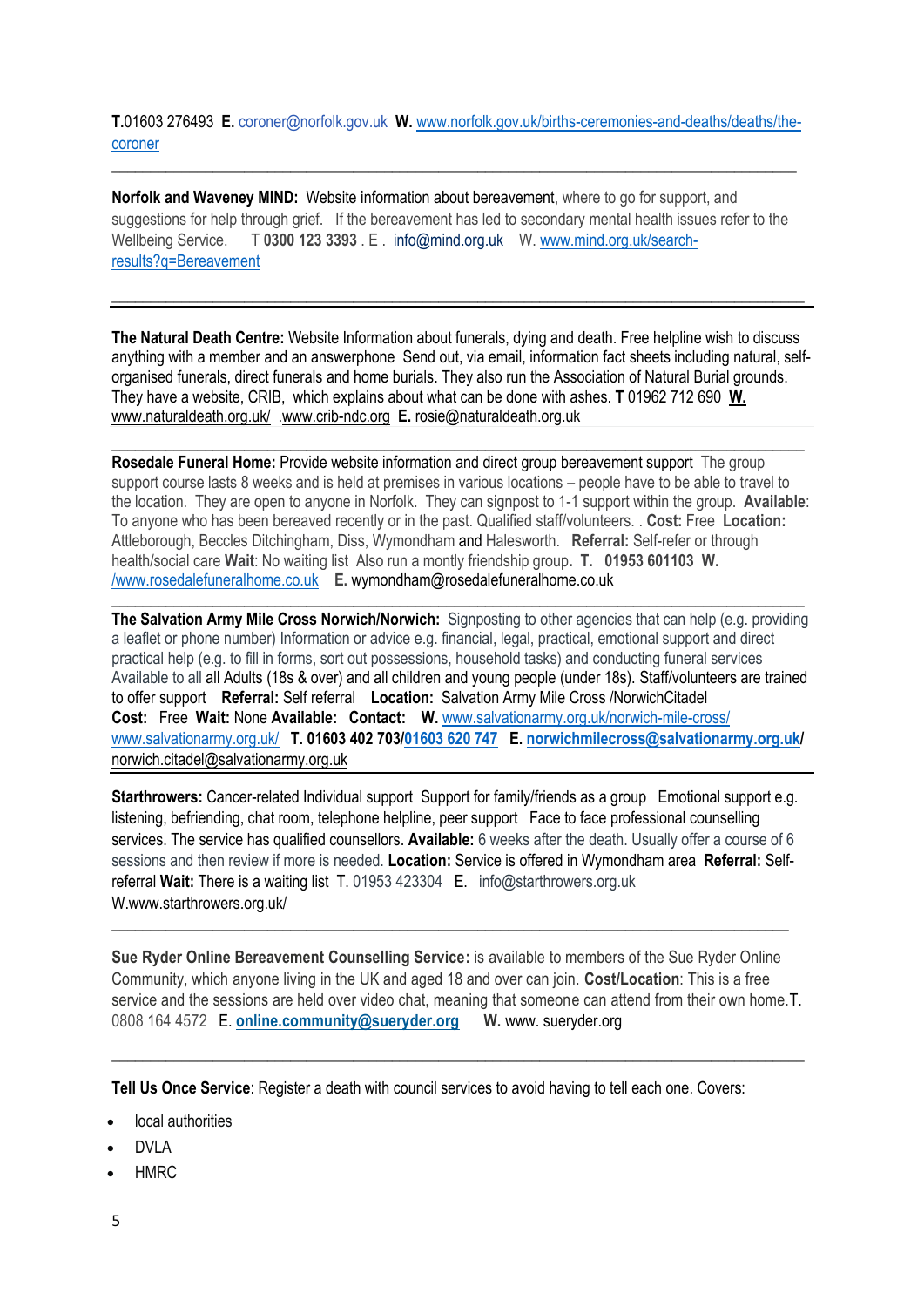- HM Passport Office
- DWP

W[. www.gov.uk/after-a-death/organisations-you-need-to-contact-and-tell-us-once](file:///C:/Users/Dell%20User/Downloads/www.gov.uk/after-a-death/organisations-you-need-to-contact-and-tell-us-once) W. <https://www.norfolk.gov.uk/births-ceremonies-and-deaths/deaths/who-you-need-to-tell>

T. 0344 800 8020

**WAY – Widowed and Young:** WAY is a national charity in the UK for people aged 50 or under when their partner died. Membership includes access to peer-to-peer volunteer support groups, if there is one covering a local postcode area, or the nearest others. **Self referral** Membership **Cost:** £25.00 per annum. They also have a follow-on service, WAY-UP for those aged 52-65 W[. www.widowedandyoung.org.uk/](http://www.widowedandyoung.org.uk/) E. [membership@widowedandyoung.org.uk](mailto:membership@widowedandyoung.org.uk)

\_\_\_\_\_\_\_\_\_\_\_\_\_\_\_\_\_\_\_\_\_\_\_\_\_\_\_\_\_\_\_\_\_\_\_\_\_\_\_\_\_\_\_\_\_\_\_\_\_\_\_\_\_\_\_\_\_\_\_\_\_\_\_\_\_\_\_\_\_\_\_\_\_\_\_\_\_\_\_\_\_\_\_\_\_\_\_\_

\_\_\_\_\_\_\_\_\_\_\_\_\_\_\_\_\_\_\_\_\_\_\_\_\_\_\_\_\_\_\_\_\_\_\_\_\_\_\_\_\_\_\_\_\_\_\_\_\_\_\_\_\_\_\_\_\_\_\_\_\_\_\_\_\_\_\_\_\_\_\_\_\_\_\_\_\_\_\_\_\_\_\_\_\_\_\_\_

#### **Child and children's bereavement\_\_\_\_\_\_\_\_\_\_\_\_\_\_\_\_\_\_\_\_\_\_\_\_\_\_\_\_\_\_\_\_\_\_\_\_\_\_\_\_\_\_\_\_\_\_\_\_\_\_\_\_\_\_\_\_\_\_**

**Child Bereavement UK:** Support bereaved children and young people up to the age of 25 years and bereaved parents of any age, Currently they don't have a direct service in Norfolk but offer the option of booked monthly telephone bereavement support sessions which are suitable for older bereaved young people, bereaved parents and for parents to help support their bereaved children.

**T.** 0800 02 888 40 **W.** [www.childbereavementuk.org/](http://www.childbereavementuk.org/) **E::** [support@childbereavementuk.org](mailto:support@childbereavementuk.org)

**The Compassionate Friends:** Offer support for bereaved parents and families, after the loss of a child whatever the cause, age or location in the UK. . Support includes: Emotional support e.g. listening, befriending, chat room, telephone helpline, peer support, resources (e.g. books, leaflets, website, chat room etc. No Norfolk direct individual support or support groups.

\_\_\_\_\_\_\_\_\_\_\_\_\_\_\_\_\_\_\_\_\_\_\_\_\_\_\_\_\_\_\_\_\_\_\_\_\_\_\_\_\_\_\_\_\_\_\_\_\_\_\_\_\_\_\_\_\_\_\_\_\_\_\_\_\_\_\_\_\_\_\_\_\_\_\_\_\_\_\_\_\_\_\_\_\_\_\_\_

**W.** [www.tcf.org.uk/](http://www.tcf.org.uk/) **T.** 0345 123 2304 **E** [helpline@tcf.org.uk](mailto:helpline@tcf.org.uk)

**Hope Again:** The youth website of Cruse Bereavement Care offers on-line support. W[. www.hopeagain.org.uk](file:///C:/Users/Dell%20User/Downloads/www.hopeagain.org.uk)

**\_\_\_\_\_\_\_\_\_\_\_\_\_\_\_\_\_\_\_\_\_\_\_\_\_\_\_\_\_\_\_\_\_\_\_\_\_\_\_\_\_\_\_\_\_\_\_\_\_\_\_\_\_\_\_\_\_\_\_\_\_\_\_\_\_\_\_\_\_\_\_\_\_\_\_\_\_\_\_**

**Lullaby Trust**: Offer confidential bereavement support to anyone affected by the sudden and unexpected death of a baby or young child T. 0808 802 6868 Email [support@lullabytrust.org.uk.](mailto:support@lullabytrust.org.uk) W[. www.lullabytrust.org.uk/](file:///C:/Users/Dell%20User/Downloads/www.lullabytrust.org.uk/)

\_\_\_\_\_\_\_\_\_\_\_\_\_\_\_\_\_\_\_\_\_\_\_\_\_\_\_\_\_\_\_\_\_\_\_\_\_\_\_\_\_\_\_\_\_\_\_\_\_\_\_\_\_\_\_\_\_\_\_\_\_\_\_\_\_\_\_\_\_\_\_\_\_\_\_\_\_\_\_\_\_\_\_\_\_\_\_

**Miscarriage Association:** T. 01924 200 799 W. www.miscarriageassociation.org.uk/

**Nelson's Journey:** The organisation has had to close temporarily in order to protect its future.

**\_\_\_\_\_\_\_\_\_\_\_\_\_\_\_\_\_\_\_\_\_\_\_\_\_\_\_\_\_\_\_\_\_\_\_\_\_\_\_\_\_\_\_\_\_\_\_\_\_\_\_\_\_\_\_\_\_\_\_\_\_\_\_\_\_\_\_\_\_\_\_\_\_\_\_\_\_\_**

**SANDS -Stillbirth and Neonatal Death Charity: T.** 0808 164 3332 **E. [group.norfolksands@gmail.com](mailto:group.norfolksands@gmail.com)  E:** [kingslynnsands@yahoo.co.uk](mailto:kingslynnsands@yahoo.co.uk) **W. [www.norfolksands.org.uk/](http://www.norfolksands.org.uk/) \_\_\_\_\_\_\_\_\_\_\_\_\_\_\_\_\_\_\_\_\_\_\_\_\_\_\_\_\_\_\_\_\_\_\_\_\_\_\_\_\_\_\_\_\_\_\_\_\_\_\_\_\_\_\_\_\_\_\_\_\_\_\_\_\_\_\_\_\_\_\_\_\_\_\_\_\_\_\_\_\_\_\_\_\_**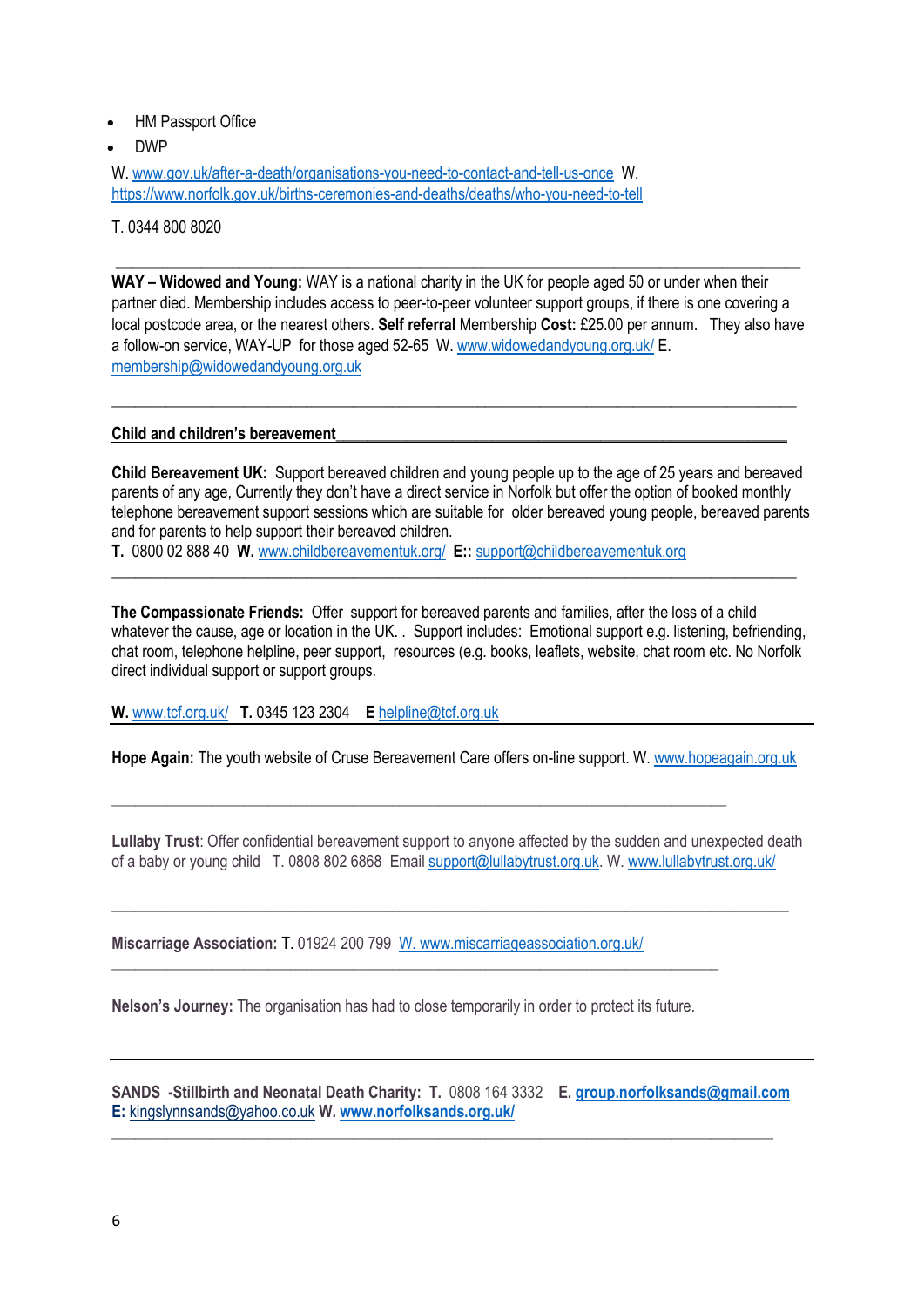**Scotty's Little Soldiers:** Support bereaved British Forces children and young people. Based in King's Lynn **T** 08000 928 571 **E.** [hello@scottyslittlesoldiers.co.uk](mailto:hello@scottyslittlesoldiers.co.uk) **W.** [www.scottyslittlesoldiers.co.uk](http://www.scottyslittlesoldiers.co.uk/)

**Sudden Infant Death: T.** 0808 802 6868 **W.** [www.fsid.org.uk](http://www.fsid.org.uk/)

**TimeNorfolk**: Offers support to women and men who have suffered a pregnancy loss due to miscarriage, stillbirth, termination and help people with the trauma associated with their loss. They also see clients suffering from infertility, perinatal anxiety and depression, birth trauma and support clients through a subsequent pregnancy when needed. In the event of an unplanned pregnancy they offer people someone to talk to and look at the different options available to them, enabling them to make an informed choice. We offer a safe, confidential and non-judgmental place. **Referral:** Self or via medical/social services **Location:** Norwich, King's Lynn **Cost:** Free **Available:** As soon as a loss takes place. Service offered is usually between 10 or 12 weeks although they do not have a time restriction. Wait: 3 weeks for an initial appointment, up to 2 months to start support. Contact: W. www. timenorfolk.org.uk T. 01603 927 487 E [info@timenorfolk.org.uk](mailto:info@timenorfolk.org.uk)

**Winston's Wish:** Support children and young people after a death of a parent or sibling via phone sand will send booklets through the post, and/or emails. The only exceptions where direct 1-1 help might be available in Norfolk are murder & manslaughter bereavement  and if the bereaved person was in the military/emergency services. **Contact: W**. [www.winstonswish.org/helpline](http://www.winstonswish.org/helpline) **T.** 08088 020 021 **E.** [ask@winstonswish.org](mailto:ask@winstonswish.org)

\_\_\_\_\_\_\_\_\_\_\_\_\_\_\_\_\_\_\_\_\_\_\_\_\_\_\_\_\_\_\_\_\_\_\_\_\_\_\_\_\_\_\_\_\_\_\_\_\_\_\_\_\_\_\_\_\_\_\_\_\_\_\_\_\_\_\_\_\_\_\_\_\_\_\_\_\_\_\_\_

**\_\_\_\_\_\_\_\_\_\_\_\_\_\_\_\_\_\_\_\_\_\_\_\_\_\_\_\_\_\_\_\_\_\_\_\_\_\_\_\_\_\_\_\_\_\_\_\_\_\_\_\_\_\_\_\_\_\_\_\_\_\_\_\_\_\_\_\_\_\_\_\_\_\_\_\_\_\_\_**

#### **Suicide\_\_\_\_\_\_\_\_\_\_\_\_\_\_\_\_\_\_\_\_\_\_\_\_\_\_\_\_\_\_\_\_\_\_\_\_\_\_\_\_\_\_\_\_\_\_\_\_\_\_\_\_\_\_\_\_\_\_\_\_\_\_\_\_\_\_\_\_\_\_\_\_\_\_\_**

**Empathy:** An independent, Norwich based, group that aims to provide support for people who are suffering bereavement through suicide. T. 07876 496711 E. [empathynorfolk@gmail.com](mailto:empathynorfolk@gmail.com) W. [www.empathynorfolk.co.uk](http://www.empathynorfolk.co.uk/)

**MIND:** Run an 8 week suicide bereavement group **Location:** Norwich/central Norfolk . **Available:** 12 weeks after bereavement, **Wait:** No waiting list. People can self-refer or through medical/social services/coroner's office.

**\_\_\_\_\_\_\_\_\_\_\_\_\_\_\_\_\_\_\_\_\_\_\_\_\_\_\_\_\_\_\_\_\_\_\_\_\_\_\_\_\_\_\_\_\_\_\_\_\_\_\_\_\_\_\_\_\_\_\_\_\_\_\_\_\_\_\_\_\_\_\_\_\_\_\_\_\_\_\_\_\_\_\_\_\_\_\_\_**

**Contact: W**. [www.norwichmind.org.uk/get-support/groups/the-anchor-project](http://www.norwichmind.org.uk/get-support/groups/the-anchor-project)

**T.** 01603 432457 **E.** [headoffice@norwichmind.org.uk](mailto:headoffice@norwichmind.org.uk)  $\_$  , and the set of the set of the set of the set of the set of the set of the set of the set of the set of the set of the set of the set of the set of the set of the set of the set of the set of the set of the set of th

**Norfolk and Waveney Suicide Partnership:** Links to a range of websites and resources [www.norfolk.gov.uk/care-support-and-health/health-and-wellbeing/adults-health/suicide](file:///C:/Users/Dell%20User/Downloads/www.norfolk.gov.uk/care-support-and-health/health-and-wellbeing/adults-health/suicide)

**Support after Suicide Partnership:** On-line resources and searchable map of groups in Norfolk [www.](https://supportaftersuicide.org.uk/)  [supportaftersuicide.org.uk/](https://supportaftersuicide.org.uk/) **.** [supportaftersuicide.org.uk/support-guides/help-is-at-hand](https://supportaftersuicide.org.uk/support-guides/help-is-at-hand)

**\_\_\_\_\_\_\_\_\_\_\_\_\_\_\_\_\_\_\_\_\_\_\_\_\_\_\_\_\_\_\_\_\_\_\_\_\_\_\_\_\_\_\_\_\_\_\_\_\_\_\_\_\_\_\_\_\_\_\_\_\_\_\_\_\_\_\_\_\_\_\_\_\_\_\_\_\_\_\_**

### **Road Death and Injury**

**Support and Care After Road Death and Injury:** offer a telephone helpline for everyone from their offices in London , WF5 9ND. It is for anyone that has been affected by road traffic collisions, including people that have witnessed and have gone to help. For all adults 18+. Staff/volunteers are trained to offer support. **Referral:** Self referral, word of mouth / publicity / GP/ Hospital or health provider **Contact:** W. [www.scard.org.uk/](http://www.scard.org.uk/) E. [info@scard.org.uk](mailto:info@scard.org.uk) T. **0345 123 5542**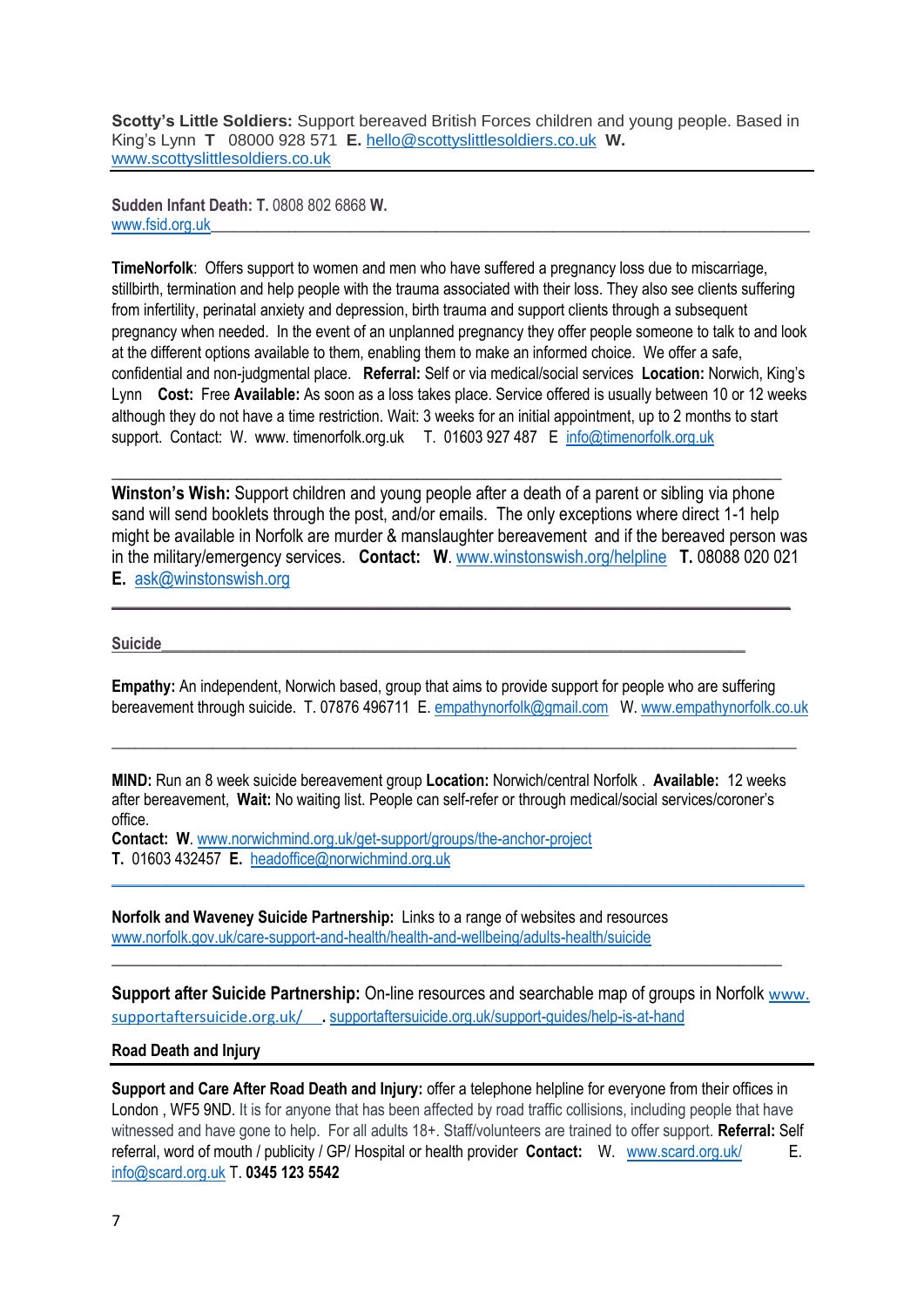# **General useful contacts – These contacts are not all bereavement specific but offer bereavement information and services or information useful to those who have been bereaved**

\_\_\_\_\_\_\_\_\_\_\_\_\_\_\_\_\_\_\_\_\_\_\_\_\_\_\_\_\_\_\_\_\_\_\_\_\_\_\_\_\_\_\_\_\_\_\_\_\_\_\_\_\_\_\_\_\_\_\_\_\_\_\_\_\_\_\_\_\_\_\_\_\_\_\_\_\_\_\_\_\_\_

\_\_\_\_\_\_\_\_\_\_\_\_\_\_\_\_\_\_\_\_\_\_\_\_\_\_\_\_\_\_\_\_\_\_\_\_\_\_\_\_\_\_\_\_\_\_\_\_\_\_\_\_\_\_\_\_\_\_\_\_\_\_\_\_\_\_\_\_\_\_\_\_\_\_\_\_\_\_\_\_\_\_

### **Beyond Words - Beyond Words**

Books, e-books and downloadable resources for people who find it easier to understand pictures than words, including people with learning difficulties. T. **020 7492 2559** W. www.**[booksbeyondwords.co.uk](file:///C:/Users/Dell%20User/Downloads/www.booksbeyondwords.co.uk)** 

**\_\_\_\_\_\_\_\_\_\_\_\_\_\_\_\_\_\_\_\_\_\_\_\_\_\_\_\_\_\_\_\_\_\_\_\_\_\_\_\_\_\_\_\_\_\_\_\_\_\_\_\_\_\_\_\_\_\_\_\_\_\_\_\_\_\_\_\_\_\_\_\_\_\_\_\_\_\_\_\_\_\_\_\_\_\_\_\_\_**

**\_\_\_\_\_\_\_\_\_\_\_\_\_\_\_\_\_\_\_\_\_\_\_\_\_\_\_\_\_\_\_\_\_\_\_\_\_\_\_\_\_\_\_\_\_\_\_\_\_\_\_\_\_\_\_\_\_\_\_\_\_\_\_\_\_\_\_\_\_\_\_\_\_\_\_\_\_\_\_\_\_\_\_\_\_\_\_\_\_**

**British Association of Counselling:** A directory of UK counselling and befriending organisations.

**T.** 01455 886 616 **E[. bacp@bacp.co.uk](mailto:bacp@bacp.co.uk) W. [www.bacp.co.uk](http://www.bacp.co.uk/)**

**The Brain Tumour Charity**: Only work with people affected by a brain tumour diagnosis. Offers an open support line - not specific to bereavement - using telephone, Skype or live chat or other social media, facebook groups, email. Signposting to other agencies that can help (e.g. providing a leaflet or phone number). Emotional support e.g. listening, befriending, chat room, telephone helpline, peer support. Providing resources (e.g. books, leaflets, website, chat room. They do not offer specific bereavement support but would offer emotional support and signposting through their general support service.

**Available:** Not time limited – but not bereavement specific

**Contact: T** 0808 800 0004 **E.** [support@thebraintumourcharity.org](mailto:support@thebraintumourcharity.org) **W.** [www.thebraintumourcharity.org](http://www.thebraintumourcharity.org/) 

\_\_\_\_\_\_\_\_\_\_\_\_\_\_\_\_\_\_\_\_\_\_\_\_\_\_\_\_\_\_\_\_\_\_\_\_\_\_\_\_\_\_\_\_\_\_\_\_\_\_\_\_\_\_\_\_\_\_\_\_\_\_\_\_\_\_\_\_\_\_\_\_\_\_\_\_\_\_\_\_\_

**Carers Matters**: Free, independent and confidential support for carers – will support those who anybody who has experience of caring, whether or not currently looking after someone. People can self-refer or be referred directly to the service. T. 0800 083 1148 E. W. Info@CarersMatterNorfolk **[www.CarersMatterNorfolk.org.uk](http://www.carersmatternorfolk.org.uk/)**  Live chat available.

**Headway:** Individual support for adults who have an acquired brain injury. They don't offer a bereavement service as such, but staff are all trained to support clients and their families with any issue so will support for people using the service who have been bereaved. Offer signposting to other agencies that can help (e.g. providing a leaflet or phone number) information or advice (e.g. financial, legal, practical) emotional support e.g. listening, befriending, chat room, telephone helpline, peer support providing resources (e.g. books, leaflets, website, chat room etc).

**Referral:** Self-referral and through health/social care

**Location:** Norwich Gorleston, King's Lynn Can be in a community setting e.g. cafe, lunch club

**Cost:** Free **Available:** N/A as not a bereavement service as such. **Contact:** W.www.headway.org.uk T. 0808 800 224 E[. helpline@headway.org.uk](mailto:helpline@headway.org.uk)

\_\_\_\_\_\_\_\_\_\_\_\_\_\_\_\_\_\_\_\_\_\_\_\_\_\_\_\_\_\_\_\_\_\_\_\_\_\_\_\_\_\_\_\_\_\_\_\_\_\_\_\_\_\_\_\_\_\_\_\_\_\_\_\_\_\_\_\_\_\_\_\_\_\_\_\_\_\_\_\_\_\_

**Citizen's Advice:** On-line, telephone and face to face information. Can help with information and advice on the issues that may emerge from bereavement e.g: finances, benefits, legal help, advocacy. **W. www.ncab.org.uk / W.** [www.citizensadvice.org.uk/family/death-and-wills/what-to-do-after-a-death/](http://www.citizensadvice.org.uk/family/death-and-wills/what-to-do-after-a-death/) **T**. 03444 111 444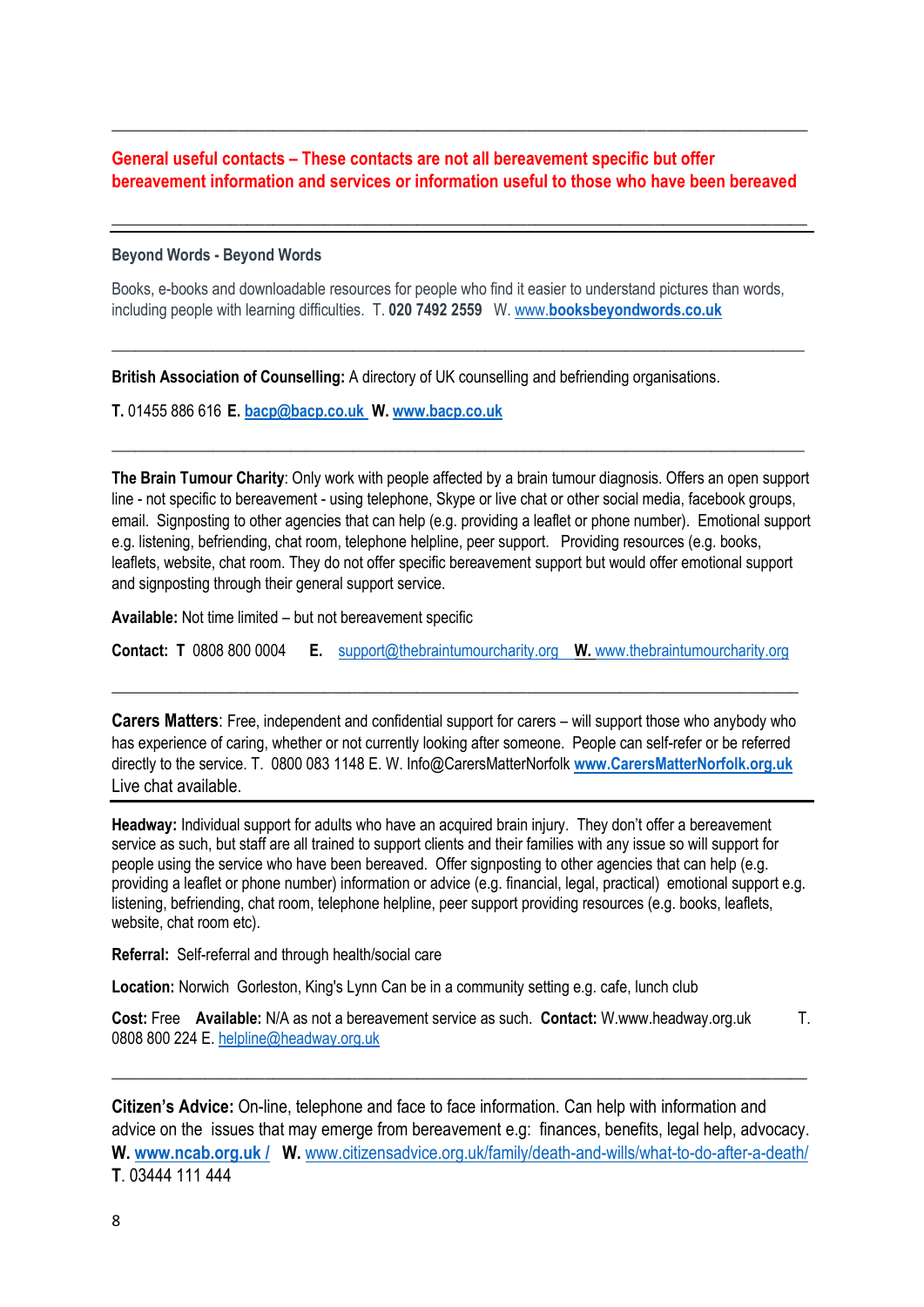**Civil Legal Aid Law Society's Legal Aid advice: T.** 0345 345 4345 **W.** www.lawsociety.org.uk/forthe-public/paying-for-legal-services/legal-aid/

\_\_\_\_\_\_\_\_\_\_\_\_\_\_\_\_\_\_\_\_\_\_\_\_\_\_\_\_\_\_\_\_\_\_\_\_\_\_\_\_\_\_\_\_\_\_\_\_\_\_\_\_\_\_\_\_\_\_\_\_\_\_\_\_\_\_\_\_\_\_\_\_\_\_\_\_\_\_\_\_\_\_

## **District Councils – Bereavement Information**

Broadland: [www.broadland.gov.uk/info/200194/change\\_in\\_your\\_circumstances/282/after\\_someone\\_dies](http://www.broadland.gov.uk/info/200194/change_in_your_circumstances/282/after_someone_dies)

Breckland District Council: - No information

Great Yarmouth Town Council: [/www.great-yarmouth.gov.uk/privacy/bereavementservices](https://www.great-yarmouth.gov.uk/privacy/bereavementservices)

Norfolk County Council:

North Norfolk [www.north-norfolk.gov.uk/tasks/council-tax/notify-us-about-a-change-of-circumstance/](http://www.north-norfolk.gov.uk/tasks/council-tax/notify-us-about-a-change-of-circumstance/) 

Norwich City Council: [www.norwich.gov.uk/site/custom\\_scripts/funnelback\\_search.php?query=bereavement&collection=Norwich-](http://www.norwich.gov.uk/site/custom_scripts/funnelback_search.php?query=bereavement&collection=Norwich-Meta&start_rank=11)[Meta&start\\_rank=11](http://www.norwich.gov.uk/site/custom_scripts/funnelback_search.php?query=bereavement&collection=Norwich-Meta&start_rank=11)

South Norfolk District Council [/www.south-norfolk.gov.uk/search?keys=Bereavement](https://www.south-norfolk.gov.uk/search?keys=Bereavement)

King's Lynn and West Norfolk [/www.west](https://www.west-norfolk.gov.uk/info/20146/general_bereavement_information/133/losing_a_loved_one)[norfolk.gov.uk/info/20146/general\\_bereavement\\_information/133/losing\\_a\\_loved\\_one](https://www.west-norfolk.gov.uk/info/20146/general_bereavement_information/133/losing_a_loved_one)

**Counselling Directory:** On-line searchable directory of professional counsellors and therapists throughout the UK **W.** [www.counselling-directory.org.uk/bereavement.html](http://www.counselling-directory.org.uk/bereavement.html)

\_\_\_\_\_\_\_\_\_\_\_\_\_\_\_\_\_\_\_\_\_\_\_\_\_\_\_\_\_\_\_\_\_\_\_\_\_\_\_\_\_\_\_\_\_\_\_\_\_\_\_\_\_\_\_\_\_\_\_\_\_\_\_\_\_\_\_\_\_\_\_\_\_\_\_\_\_\_\_\_\_

**Marie Curie** On-line list of resources, including support for faith groups**:** [W.](file:///C:/Users/Dell%20User/Downloads/W.%20%20www.mariecurie.org.uk/help/support/support-directory/bereavement-and-funerals)  [www.mariecurie.org.uk/help/support/support-directory/bereavement-and-funerals](file:///C:/Users/Dell%20User/Downloads/W.%20%20www.mariecurie.org.uk/help/support/support-directory/bereavement-and-funerals)

**Money Saving Expert:** Covers a range of issues including cancelling accounts and contracts, dealing with someone's finances, claiming entitlements. There are also on-line forums to get help and share information. W. [www.moneysavingexpert.com/family/what-to-do-when-someone-dies/](http://www.moneysavingexpert.com/family/what-to-do-when-someone-dies/)

\_\_\_\_\_\_\_\_\_\_\_\_\_\_\_\_\_\_\_\_\_\_\_\_\_\_\_\_\_\_\_\_\_\_\_\_\_\_\_\_\_\_\_\_\_\_\_\_\_\_\_\_\_\_\_\_\_\_\_\_\_\_\_\_\_\_\_\_\_\_\_\_\_\_\_\_\_\_\_\_\_\_\_\_\_\_\_\_

**My Lost Account:** A free service to trace lost accounts and savings: **W.** [www.mylostaccount.org.uk/index.htm](http://www.mylostaccount.org.uk/index.htm)

**\_\_\_\_\_\_\_\_\_\_\_\_\_\_\_\_\_\_\_\_\_\_\_\_\_\_\_\_\_\_\_\_\_\_\_\_\_\_\_\_\_\_\_\_\_\_\_\_\_\_\_\_\_\_\_\_\_\_\_\_\_\_\_\_\_\_\_\_\_\_\_\_\_\_\_\_\_\_\_\_\_\_\_\_\_\_\_\_\_**

**\_\_\_\_\_\_\_\_\_\_\_\_\_\_\_\_\_\_\_\_\_\_\_\_\_\_\_\_\_\_\_\_\_\_\_\_\_\_\_\_\_\_\_\_\_\_\_\_\_\_\_\_\_\_\_\_\_\_\_\_\_\_\_\_\_\_\_\_\_\_\_\_\_\_\_\_\_\_\_\_\_\_\_\_\_\_\_\_**

\_\_\_\_\_\_\_\_\_\_\_\_\_\_\_\_\_\_\_\_\_\_\_\_\_\_\_\_\_\_\_\_\_\_\_\_\_\_\_\_\_\_\_\_\_\_\_\_\_\_\_\_\_\_\_\_\_\_\_\_\_\_\_\_\_\_\_\_\_\_\_\_\_\_\_\_\_\_\_\_\_\_

**The National Society of Allied & Independent Funeral Directors:** T. 0845 230 6777 E. info@saif.org.ukW. www.saif.org.uk

**Samaritans:** Provide a listening service for whatever people are going through. **T.** 116 123 **E.** Jo@samaritans.org **W**. www.samaritans.org